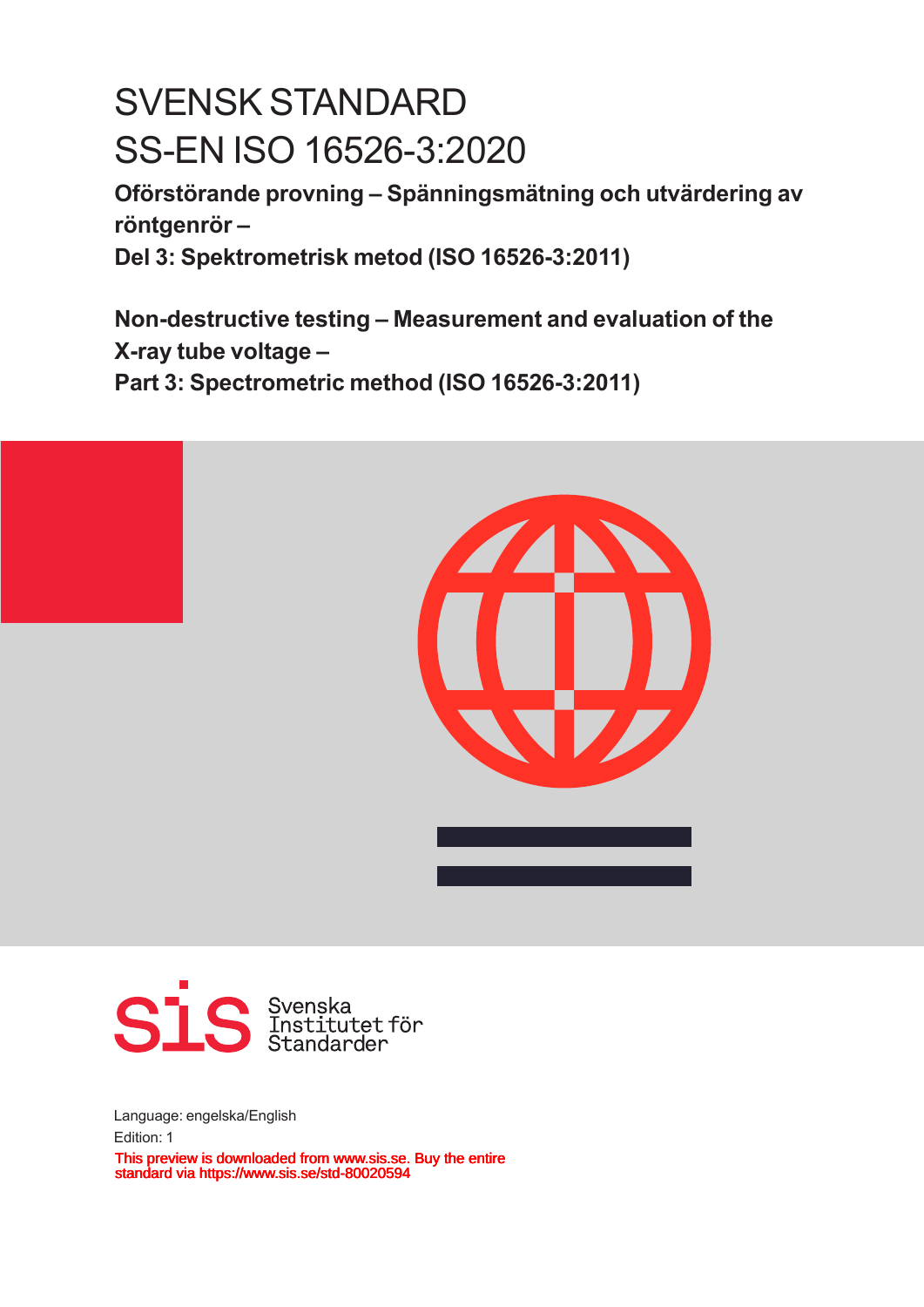

Den här standarden kan hjälpa dig att effektivisera och kvalitetssäkra ditt arbete. SIS har fler tjänster att erbjuda dig för att underlätta tillämpningen av standarder i din verksamhet.

#### **SIS Abonnemang**

Snabb och enkel åtkomst till gällande standard med SIS Abonnemang, en prenumerationstjänst genom vilken din organisation får tillgång till all världens standarder, senaste uppdateringarna och där hela din organisation kan ta del av innehållet i prenumerationen.

#### **Utbildning, event och publikationer**

Vi erbjuder även utbildningar, rådgivning och event kring våra mest sålda standarder och frågor kopplade till utveckling av standarder. Vi ger också ut handböcker som underlättar ditt arbete med att använda en specifik standard.

#### **Vill du delta i ett standardiseringsprojekt?**

Genom att delta som expert i någon av SIS 300 tekniska kommittéer inom CEN (europeisk standardisering) och/eller ISO (internationell standardisering) har du möjlighet att påverka standardiseringsarbetet i frågor som är viktiga för din organisation. Välkommen att kontakta SIS för att få veta mer!

#### **Kontakt**

Skriv till kundservice@sis.se, besök sis.se eller ring 08 - 555 523 10

**© Copyright/Upphovsrätten till denna produkt tillhör Svenska institutet för standarder, Stockholm, Sverige. Upphovsrätten och användningen av denna produkt regleras i slutanvändarlicensen som återfinns på sis.se/slutanvandarlicens och som du automatiskt blir bunden av när du använder produkten. För ordlista och förkortningar se sis.se/ordlista.**

© Copyright Svenska institutet för standarder, Stockholm, Sweden. All rights reserved. The copyright and use of this product is governed by the end-user licence agreement which you automatically will be bound to when using the product. You will find the licence at sis.se/enduserlicenseagreement.

Upplysningar om sakinnehållet i standarden lämnas av Svenska institutet för standarder, telefon 08 - 555 520 00. Standarder kan beställas hos SIS som även lämnar allmänna upplysningar om svensk och utländsk standard.

Standarden är framtagen av kommittén för Oförstörande provning, SIS/TK 125.

Har du synpunkter på innehållet i den här standarden, vill du delta i ett kommande revideringsarbete eller vara med och ta fram andra standarder inom området? Gå in på www.sis.se - där hittar du mer information.

Fastställd: 2020-03-10 ICS: 19.100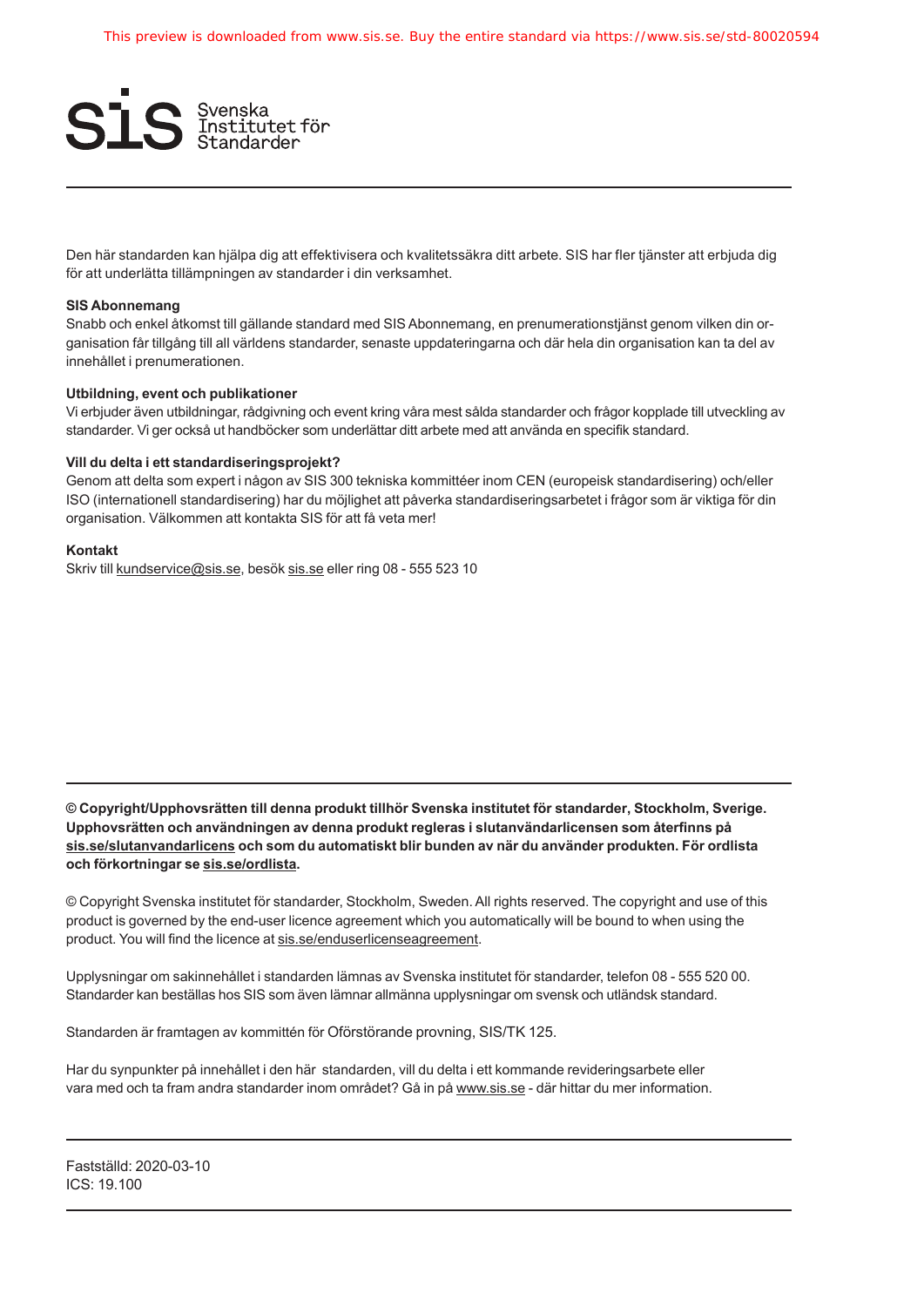This preview is downloaded from www.sis.se. Buy the entire standard via https://www.sis.se/std-80020594



Europastandarden EN ISO 16526-3:2020 gäller som svensk standard. Detta dokument innehåller den officiella engelska versionen av EN ISO 16526-3:2020.

Denna standard ersätter SS-EN 12544-3, utgåva 1 och SS-ISO 16526-3:2011, utgåva 1

The European Standard EN ISO 16526-3:2020 has the status of a Swedish Standard. This document contains the official version of EN ISO 16526-3:2020.

This standard supersedes the SS-EN 12544-3, edition 1 and SS-ISO 16526-3:2011, edition 1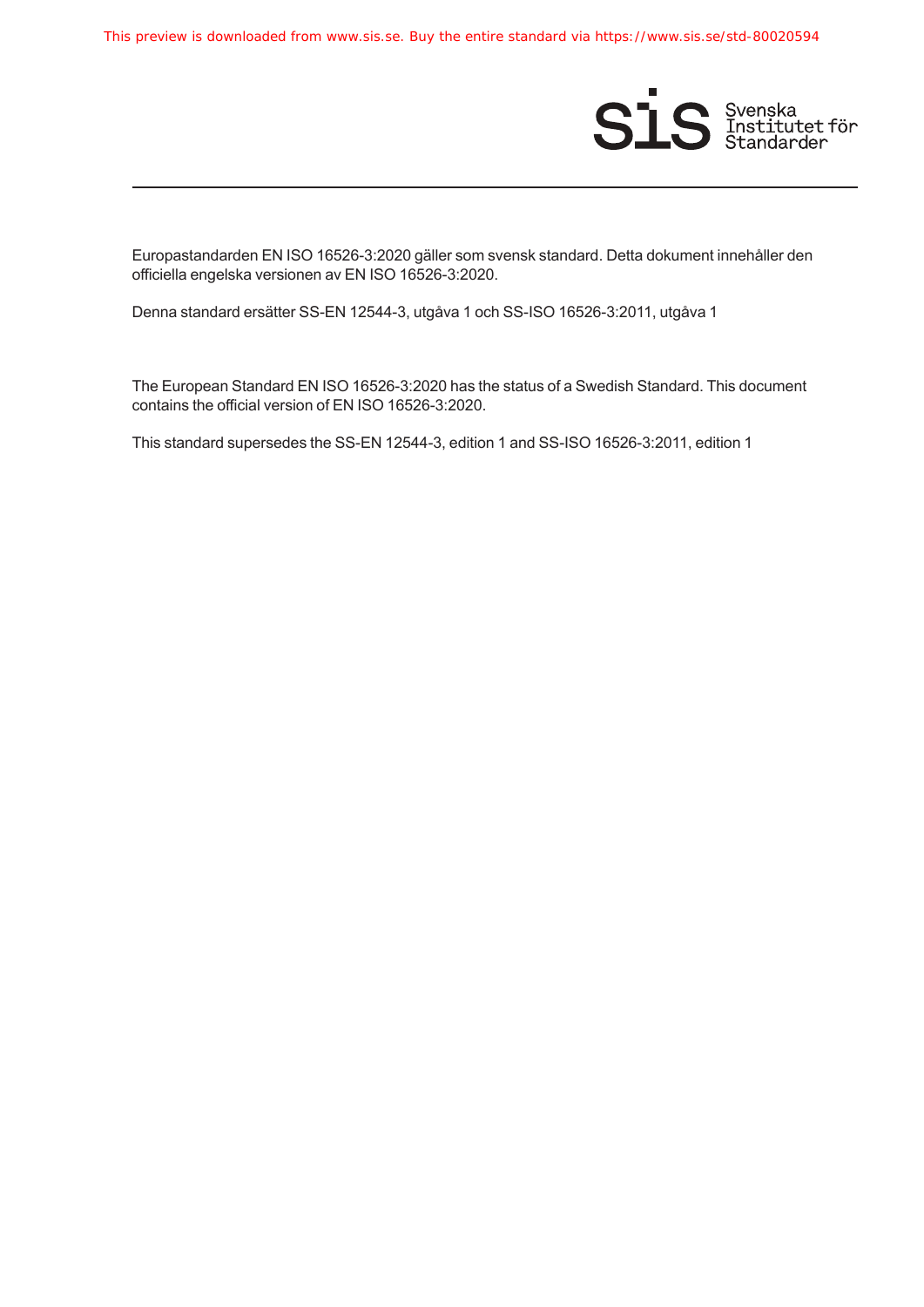This preview is downloaded from www.sis.se. Buy the entire standard via https://www.sis.se/std-80020594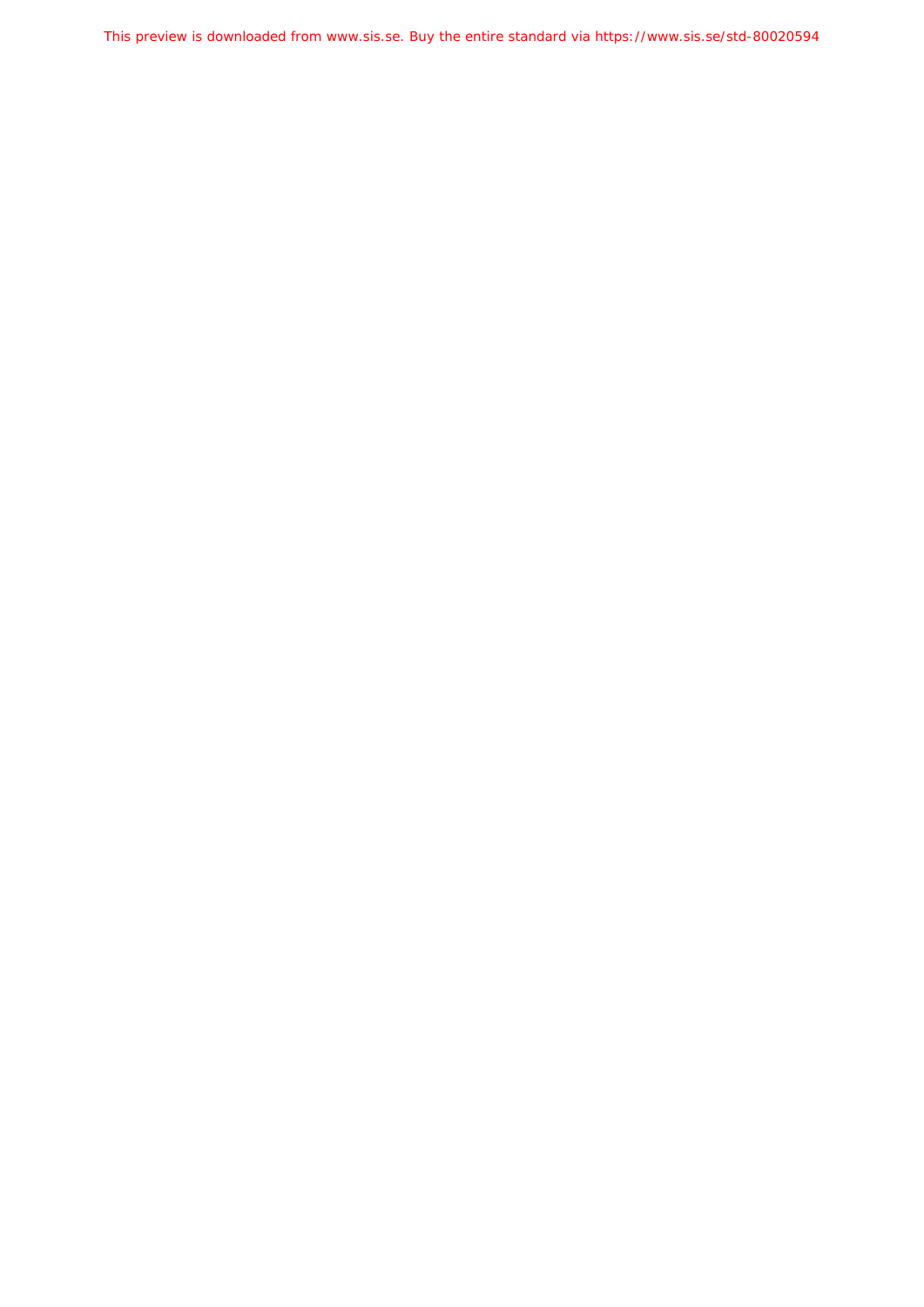This preview is downloaded from www.sis.se. Buy the entire standard via https://www.sis.se/std-80020594

#### EUROPEAN STANDARD

## **EN ISO 16526-3**

### NORME EUROPÉENNE

### EUROPÄISCHE NORM

March 2020

ICS 19.100 Supersedes EN 12544-3:1999

English Version

### Non-destructive testing - Measurement and evaluation of the X-ray tube voltage - Part 3: Spectrometric method (ISO 16526-3:2011)

Essais non destructifs - Mesurage et évaluation de la tension des tubes radiogènes - Partie 3: Méthode spectrométrique (ISO 16526-3:2011)

Zerstörungsfreie Prüfung - Messung und Auswertung der Röntgenröhrenspannung - Teil 3: Spektrometer-Verfahren (ISO 16526-3:2011)

This European Standard was approved by CEN on 6 January 2020.

CEN members are bound to comply with the CEN/CENELEC Internal Regulations which stipulate the conditions for giving this European Standard the status of a national standard without any alteration. Up-to-date lists and bibliographical references concerning such national standards may be obtained on application to the CEN-CENELEC Management Centre or to any CEN member.

This European Standard exists in three official versions (English, French, German). A version in any other language made by translation under the responsibility of a CEN member into its own language and notified to the CEN-CENELEC Management Centre has the same status as the official versions.

CEN members are the national standards bodies of Austria, Belgium, Bulgaria, Croatia, Cyprus, Czech Republic, Denmark, Estonia, Finland, France, Germany, Greece, Hungary, Iceland, Ireland, Italy, Latvia, Lithuania, Luxembourg, Malta, Netherlands, Norway, Poland, Portugal, Republic of North Macedonia, Romania, Serbia, Slovakia, Slovenia, Spain, Sweden, Switzerland, Turkey and United Kingdom.



EUROPEAN COMMITTEE FOR STANDARDIZATION COMITÉ EUROPÉEN DE NORMALISATION EUROPÄISCHES KOMITEE FÜR NORMUNG

**CEN-CENELEC Management Centre: Avenue Marnix 17, B-1000 Brussels**

© 2020 CEN All rights of exploitation in any form and by any means reserved Ref. No. EN ISO 16526-3:2020: E worldwide for CEN national Members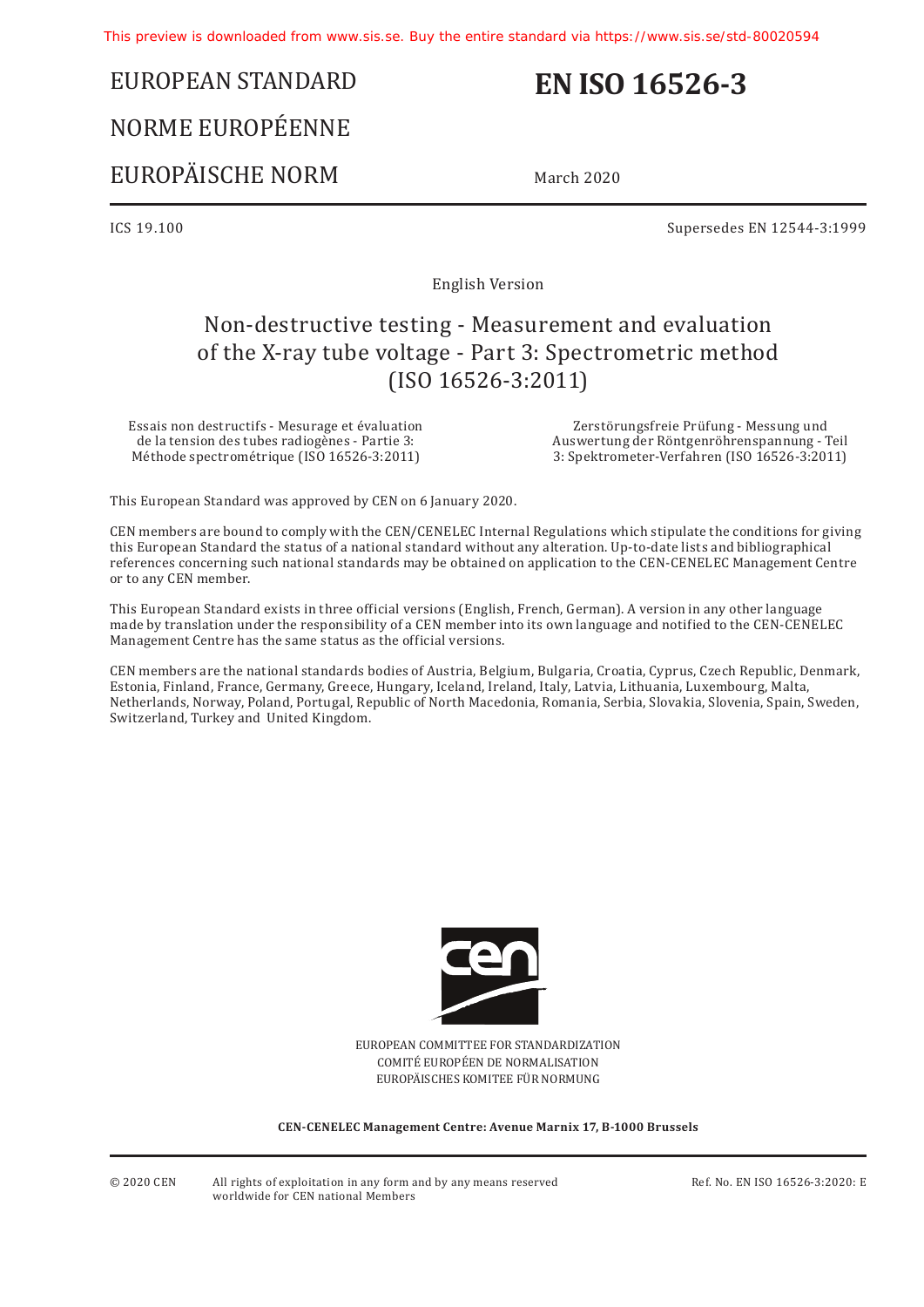### **Contents**

| . .<br>۰.<br>×<br>v<br>w |
|--------------------------|
|--------------------------|

| $\overline{2}$   | 2.1<br>2.2<br>2.3<br>2.4 |                                                                                                                                 |  |
|------------------|--------------------------|---------------------------------------------------------------------------------------------------------------------------------|--|
| 3                | 3.3<br>3.4               | $3.1 \tPrinciple.\n3.2 \tEquipment.\n3.3.1 \tPericiple.\n3.2.1 \tDetector.\n3.3.2 \tint the factor.$<br>3.2.2<br>3.2.3<br>3.2.4 |  |
| $\boldsymbol{4}$ |                          |                                                                                                                                 |  |
|                  |                          |                                                                                                                                 |  |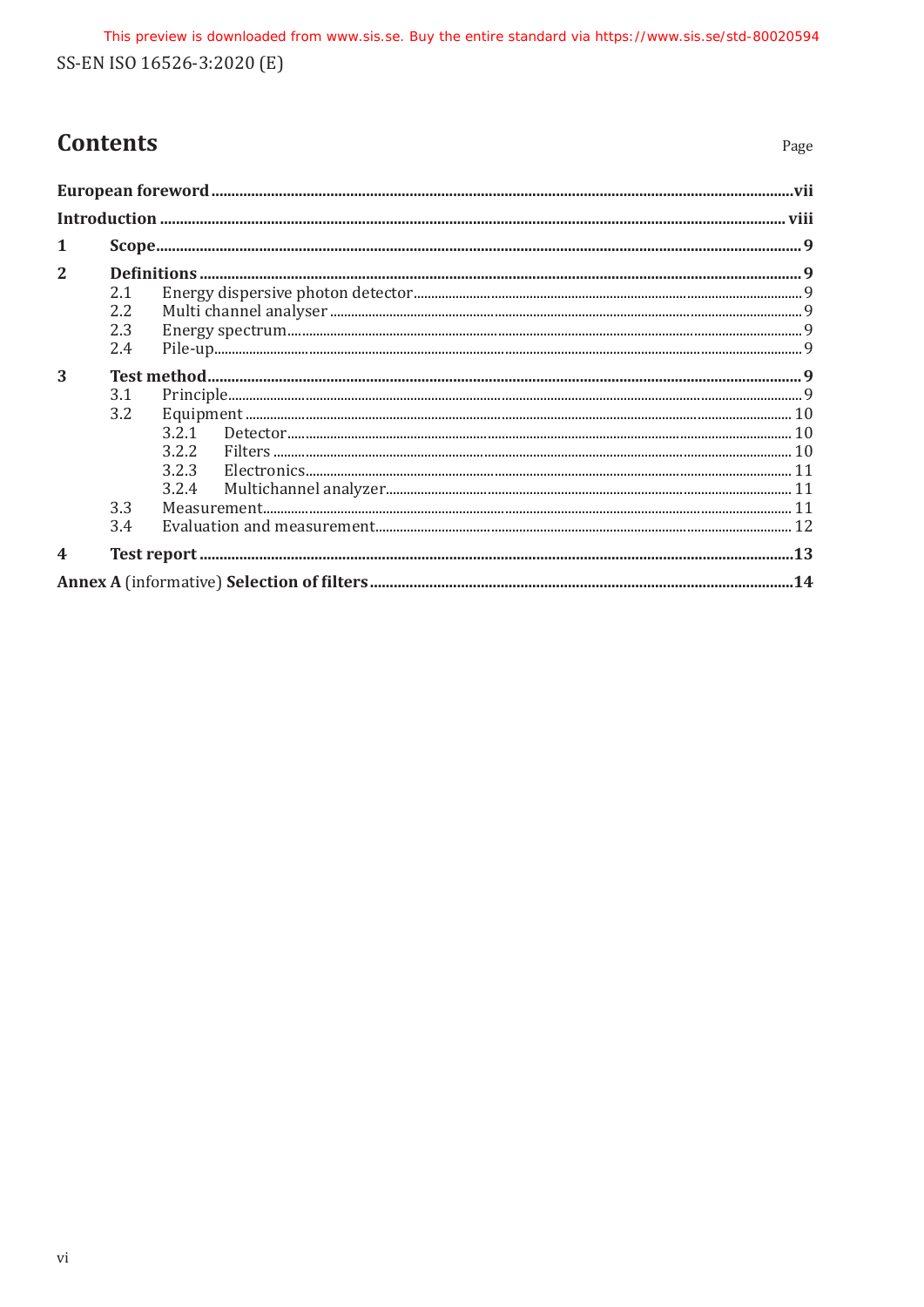### <span id="page-6-0"></span>**European foreword**

The text of ISO 16526-3:2011 has been prepared by Technical Committee ISO/TC 135 "Non-destructive testing" of the International Organization for Standardization (ISO) and has been taken over as EN ISO 16526-3:2020 by Technical Committee CEN/TC 138 "Non-destructive testing" the secretariat of which is held by AFNOR.

This European Standard shall be given the status of a national standard, either by publication of an identical text or by endorsement, at the latest by September 2020, and conflicting national standards shall be withdrawn at the latest by September 2020.

Attention is drawn to the possibility that some of the elements of this document may be the subject of patent rights. CEN shall not be held responsible for identifying any or all such patent rights.

This document supersedes EN 12544-3:1999.

According to the CEN-CENELEC Internal Regulations, the national standards organizations of the following countries are bound to implement this European Standard: Austria, Belgium, Bulgaria, Croatia, Cyprus, Czech Republic, Denmark, Estonia, Finland, France, Germany, Greece, Hungary, Iceland, Ireland, Italy, Latvia, Lithuania, Luxembourg, Malta, Netherlands, Norway, Poland, Portugal, Republic of North Macedonia, Romania, Serbia, Slovakia, Slovenia, Spain, Sweden, Switzerland, Turkey and the United Kingdom.

#### **Endorsement notice**

The text of ISO 16526-3:2011 has been approved by CEN as EN ISO 16526-3:2020 without any modification.